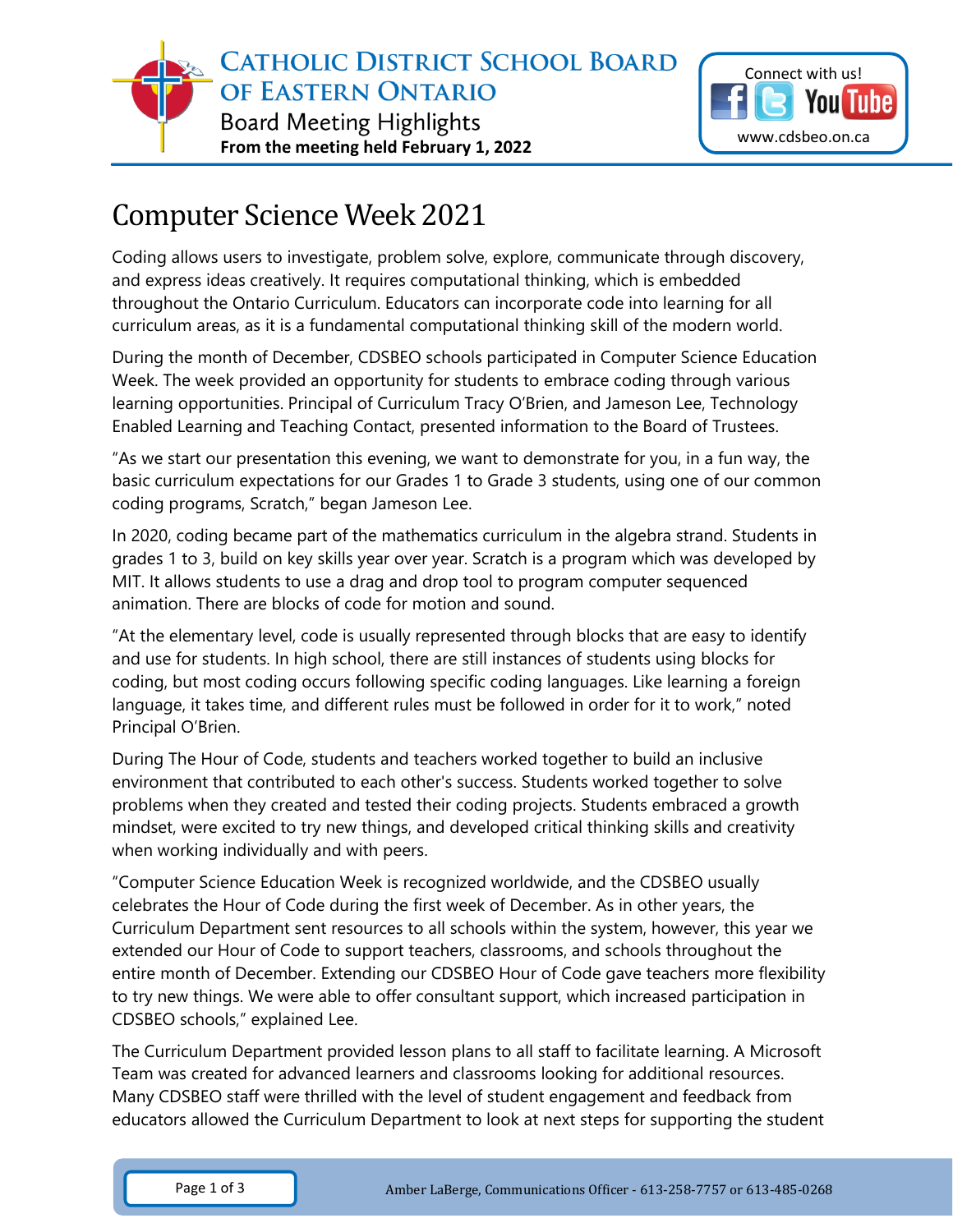

coding journey. Additionally, teachers received a "Request for Support" form, where they could request assistance from a consultant for planning or co-teaching purposes.

Through the month of December, the Curriculum Department was able to reach more than 1650 students, with over 100 teachers across 32 schools - the largest number of participants to date for Hour of Code.

"The good news is that we are not done. Hour of Code does not stop in December, and our consultants are still supporting schools, teachers, and staff throughout the CDSBEO, as our focus is to continue to encourage cross-curricular coding experiences in our schools."

Moving forward, math consultants will be supporting intermediate students through recently purchased coding kits containing Sphero Bolts and Micro:bits for all schools. These kits build on previous years' initiatives and bridge the skills from primary to junior and intermediate grades. Additionally, the lending library continues to be popular with schools, providing teachers with different types of robots to borrow and explore coding opportunities.

"Lastly, the Math consultants have spent this fall developing a coding continuum and activities in Scratch. This will help teachers in grades 1 through 8 easily find the curriculum expectations associated with coding and provide meaningful and engaging lessons using the Scratch program," concluded Principal O'Brien.

"I had the pleasure a number of years ago to visit students in our Summer Learning Program, and the excitement of the children when they showed me their coding projects was outstanding. The number of students who now have access to this learning is outstanding," concluded Vice-Chair Wilson.

## School Year Calendar 2022-2023

Regular and modified school year calendars are required to be submitted to the Ministry of Education on or before March 1, each school year. The Ministry provides guidelines to school boards for developing school year calendars and Regulation 304 outlines the requirements for preparation and submission of school year calendars to the Ministry of Education.

The first draft of the CDSBEO school year calendar for 2022-2023, was presented by Superintendent of School Effectiveness, Natalie Cameron, to the Board of Trustees. Dates were selected with special consideration given to the timing of Labour Day 2022 and following all Ministry of Education guidelines.

"Planning for the calendar begins with a Ministry of Education template that is provided to all boards in the province," began Superintendent Cameron.

"Once a draft was created, the consultation process began. It is important to align the school year calendar with our co-terminus public board, which we have done where possible, to